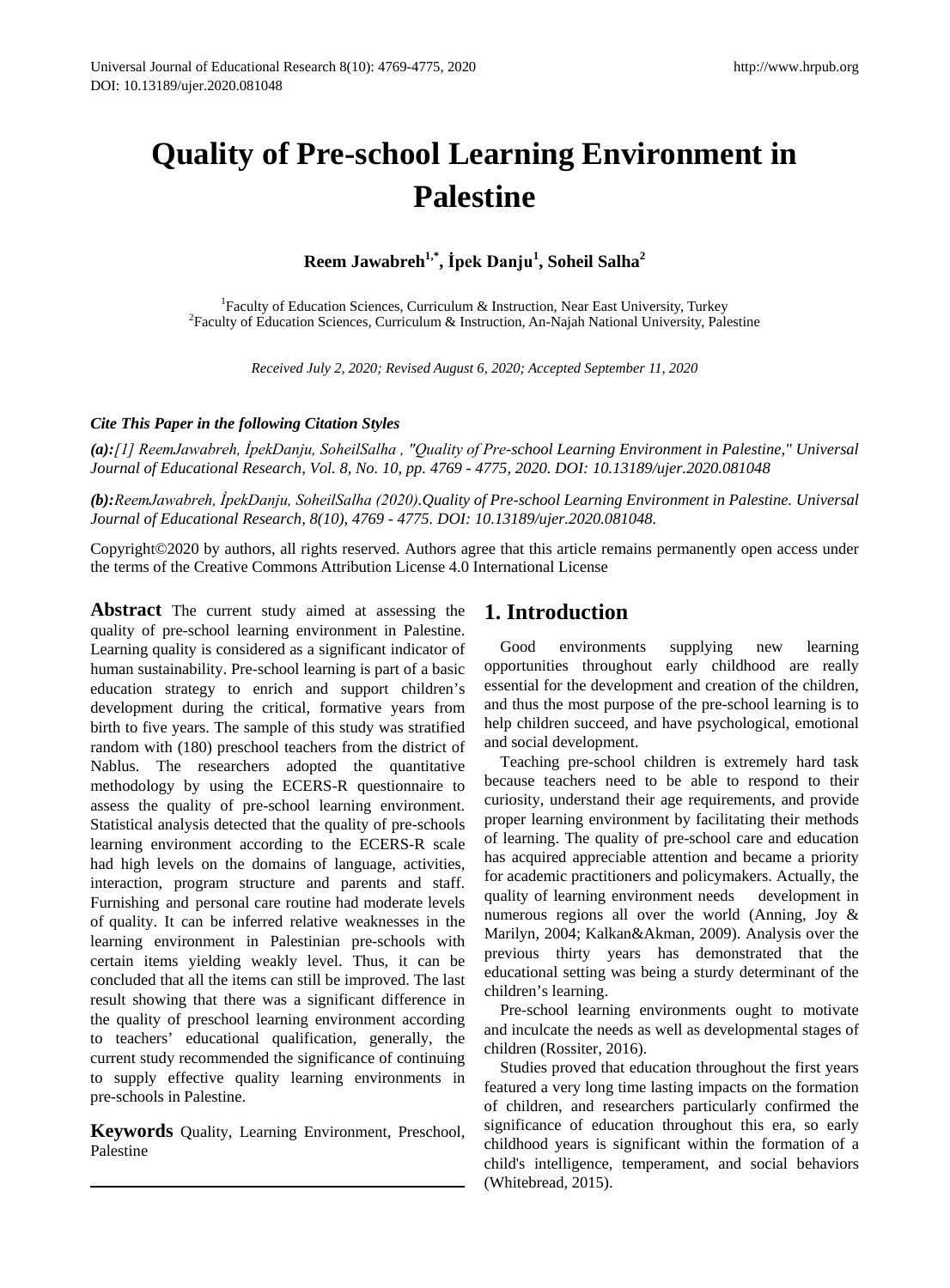"The Palestinian kid is our hope, and infancy education is the technique and basic component in order to achieve our future as a country. So, let us invest in the Palestinian kids and bolster them to rise." This was told by the minister of education and higher education in Palestine 'Sabri Saidam' in May 2016.

In the past two years, several countries had a priority to supply early health care, especially for the poorest and most marginalized kids, and raised awareness of early childhood development and took imperative action to ensure all children have procuration to health, education, play, and the development of the pre-school education structure would be an important contribution to efforts to raise enrolment and holding of children in preschools, as well as getting better the quality of services provided for children (Nasser, 2018).

Learning environment is a term that has psychosocial and pedagogical characteristics, as well as physical locations, since students may learn outside of school environments, this term is used limited term of a room with desks and a chalkboard, it also involves the culture of a school, its ethos, and features, including how individuals communicate with one another, the strategies in which teachers may use for teaching (Bates, 2019).

Because of the impact of the quality of the learning environment on good learning outcomes, and based on previous studies conducted, this survey will evaluate the quality of the pre-school learning environment in Palestine.

#### **Statement of the Problem**

Pre-school is the most significant educational period, , so kids in the early childhood duration should not be alone. Effective learning environment is necessary for implementing the learning process, there are many items that form a quality learning environment. Children usually learn by using concrete elements and objects, and they build their understanding by using manipulative materials. Rich learning environments could strengthen the quality of children learning.

Related studies sought to find out quality signs in early childhood education, It has been detected that quality in early childhood education is affected by the physical environment and equipment, educational qualification for teachers, class size, teachers-children interactions, and the syllabus which is implemented (Espinosa, 2002).

In light of the above mentioned reasons, the present research is utilized to clarify the status of kindergarten learning in Palestine. Hence, the problem of this study is determined by answering the subsequent main question: What is the quality of pre-school learning environment depending on the teachers' point of view in Palestine?

#### **Purpose of the Study**

The eventual fate of the Palestinian economy is based on their children who got to be educated, especially pre-school education (UNICEF, 2011). Therefore, the

quality of the pre-school learning environment is great attention-grabbers in Palestine as a result of their basic effect on children's development, thus it's necessary to conduct exhaustive report to evaluate the pre-schools learning environment in Palestine, and the aim of the current research is to investigate the quality of the pre-school learning environment in Palestine.

#### **Objectives of the Study**

This study aims to the following:

- 1. To assess and describe the quality of the preschool learning environment in Palestine.
- 2. To recognize the strengths and gaps of the pre-schools learning environment in Palestine.
- 3. To find out if there is a statistical significant difference in the quality of pre-school learning according to teachers' academic qualifications.

#### **The Research Questions**

The following questions related to quantitative data:

- 1. What is the status of the preschool learning environment from the points of view of teachers in Palestine?
- 2. What is the strength and gap of the preschool learning environment from the points of view of teachers in Palestine?
- 3. Is there any statistical significant difference in the quality of the preschool learning environment according to teachers' academic qualifications?

#### **Previous Studies**

Mihăescu and Andron (2019) stated that preschool is the starting point for formal education, and it is an important milestone that lays the foundation for everlasting learning and child development in full. Therefore, at this stage, children need a play-based approach that meets overall development, so that they will be better prepared for the urgent challenges of primary education and also to learn for life.

Raoa, Richardsa, Sunb, Weberc and Sincovichda (2019) stated that children who received early childhood education had a much better cognitive, linguistic and social development than those who did not. Early childhood education dosage has been positively associated with cognitive, social and emotional grades in China, and language grades in Mongolia. In general, the results indicated that childhood education is helpful for the development of children, and it must be intensified efforts to ensure that kids access to quality childhood education.

Alkhales and Natsheh (2019) sought to understand the practices of preschool teachers in the aspect of science education for children in surveyed. The study sample comprised 10 preschool teachers and 300 children in Jerusalem governorate in the State of Palestine. The results explained that the practice of meditation helped teachers to apply the investigative stages in science education for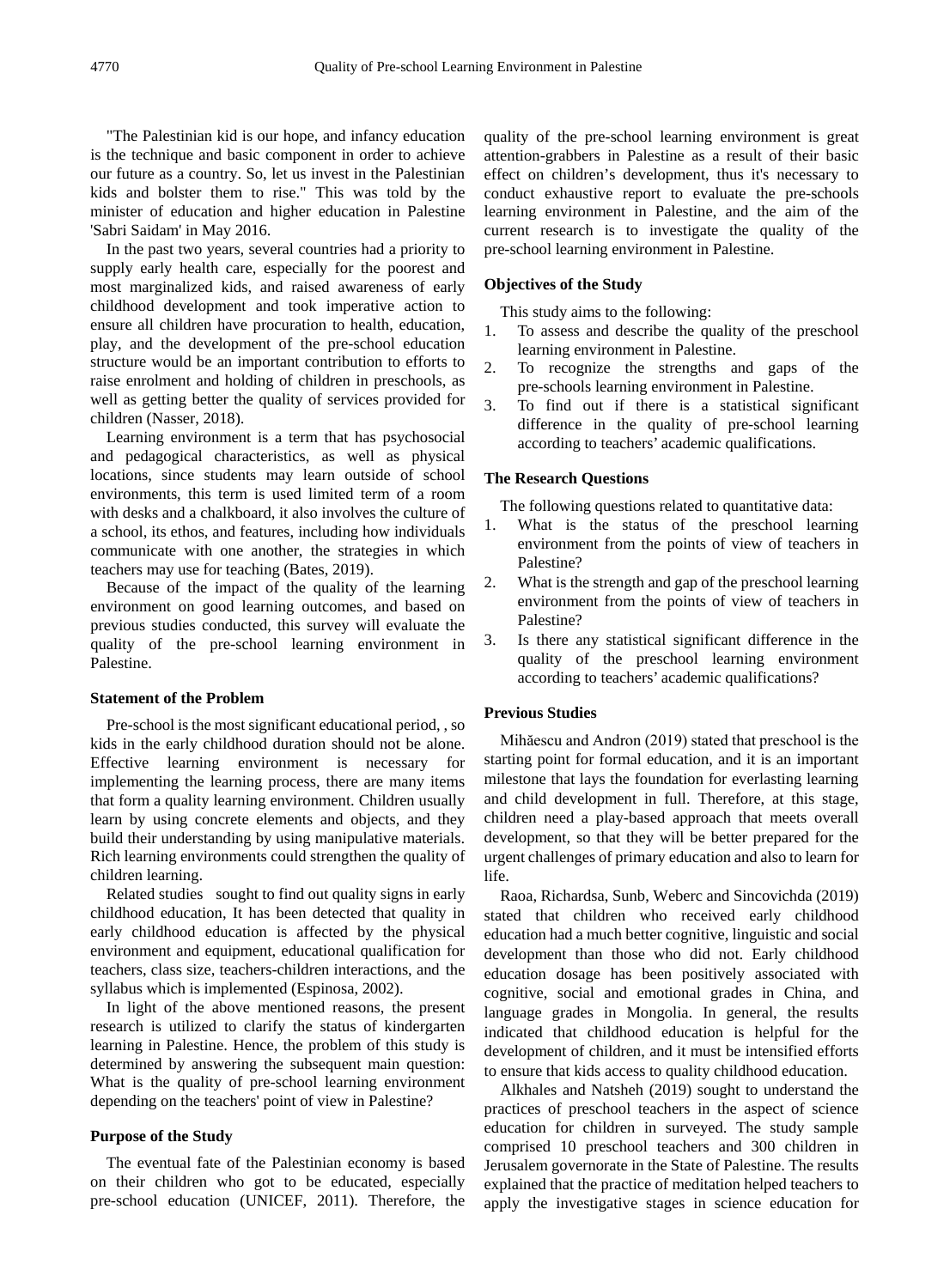children: asking questions, research, implementation, results and creativity, and the development of children's investigative skills.

Karademir, Cingi, Dereli and Akman (2017) pointed out that quality in pre-school education is a direct fit to the appropriateness of the learning environment provided to children according to their needs, interests, characteristics, and age. In addition, providing an educational environment for kids by teachers is very significant. Therefore, pre-school learning is a good quality if provided in an environment where kids can be independent, express their feeling, and have the opportunity to improve their creative lives to become autonomous.

Manning, Garvis, Fleming, and Wong (2017) examined the relationship between the quality of the pre-school learning environment and qualifications of teachers, the results showed that there was a positive correlation between them, as the educational high level of teachers is correlated to a high-quality learning environment in early childhood. Furthermore, there is also an affirmative linkage between teacher qualification and ECERS-R questionnaire items containing: program structure and language, finding strategies that could boost the learning results in early childhood.

Syrjämäki, Sajaniemi, Suhonen, Alijoki, and Nislin (2017) aimed to explore the learning environment in early childhood and emphasized on the concept of interaction, and kid's participation boosted, the quality of learning environment was assessed by quantitative qualitative data as good, especially in activities and space.

Pianta, Downer, and Hamre (2016) intended to check the quality of the pre-school learning environment, and they used 3 appraisals to detect the quality by the ECERS-R scale. The results demonstrated that teachers with educational experiences and preparation in early childhood education helped to improve the quality of learning.

Allen and Kelly (2015) explained that the experiences experienced by children in the first three to six years of their lives affected their emotional, cognitive, physical and social development, where they began to explore the world, provide them with an environment in which children can absorb the world around them, learn to speak, and listen to others. Therefore, it is necessary to supply a powerful start by providing an experience based on sound theoretical foundations suitable for growth, to ensure the future success of the children.

ALdarab'h, Abo Alrub and Al-Mohtadi (2015) described the reality of pre-schools in the Hashemite Kingdom of Jordan. The sample consists of 500 pre-school teachers. The results indicated that the quality of government primary schools by ECERS-R scale was an excellent quality in two branches, and they are the interaction and substructure of programs, while the other branches of furnishings, language, personal care routine, activities, and parents were good quality. The research revealed the significance of continuity to equip a good status educational environment in Jordanian pre-schools and

integrating their assessment into education reform.

Shaari and Ahmad (2015) indicated that there is a relation between kids preparedness to school and physical learning environment, and concluded that well-prepared physical environment will encourage the evolution and learning of kids, and will contribute to enhance pre-school preparation, thus will be an advanced educational system, by encouraging their opportunities of achievement which will be beneficial for the kids in future.

TsiakaraDigelidis (2015) tried to find out the effect of the learning environment on pre-school kids' performance, the findings demonstrated that kids who had a good learning environment, their performance as well and they felt joyful. Moreover, objectives and learning environments influence preschool children's attitudes toward their performance.

Bassok, Fitzpatrick, Loeb, and Paglayan (2013) detected that families prefer teachers with bachelor's degrees to teach their kids, as this will give their kids the best educational experiences, comparison with teachers who have a high school diploma or parallels it.

Shahein (2013) determined the extent to which the Early Childhood Resource Center training programs contribute to pre-school education in Palestine according to the level of education. The findings demonstrated that there were statistical significant differences with regard to the contribution of training programs in the Early Childhood Resource Center based on the level of education, where these differences were in favor of the teachers with a high level in education.

Zmily, Class, Mowafi, and Abu-Saymeh (2013) suggested a new strategy for an effective learning environment that focused on finding fun for children, and this effective learning environment uses portable smart devices and supplied with WLAN and NFC to boost the learning environments and provide the educational content.

Guseva, Dombrovskis, Murasovs, and Ilisko (2012) believed that a learning environment is as fundamental and important in preparation Kindergarten, pre-school learning environment confirms on the whole upbringing of kids by considering cognitive, psychomotor and emotional development of a kid as an integral part of a cultural and social environment. These studies highlighted the role of the pre-school environment toward the development of the child, and thus that the correct understanding of the learning environment, leads to adopting it is in pre-school curriculum design.

Fraser (2012) indicated that learning environment is considered as the third teacher and plays a main role in what and how child learns, and it provides for the flexible and creative use of time, space, and materials to make a response to children's interests and needs, and researchers believed that a key to learning is the social space more than the physical space including early childhood education.

Blake and Howitt (2012) detected methods and basics of teaching in the early childhood, where their study showed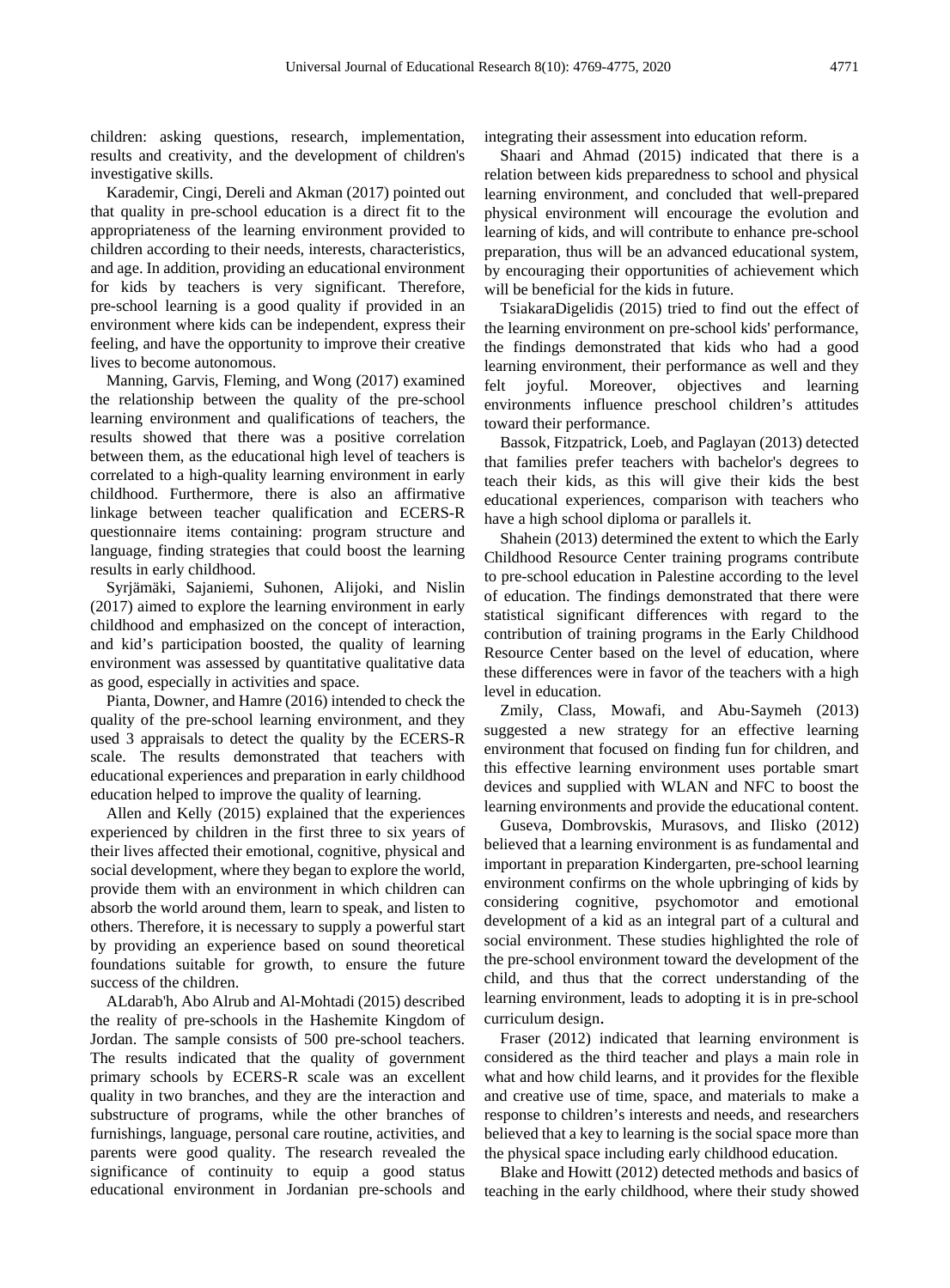that Children's knowledge can be developed through supporting them, and through the directed interaction between them and their teachers by playing, also providing activities.

Worthington (2008) focused on the way and how to use the components of the pre-school environment to find a perfect learning environment, as well as on teaching strategies in the English language and the development of its aspects, to increase the number of children who learn English, thereby enhancing their language skill, regardless of their native language.

Abdullah (2007) aimed to evaluate the quality of the pre-school learning environment in private and public by using the ECERS-R scale. The results demonstrated that the status of public pre-school was better than the status of private pre-schools, because it was at a high level of quality, especially in activities and program structure.

Al-Taib (2006) aimed to assess the status of governmental pre-schools in Kuwait, by using the scale of (ECERS-R). The results showed thatquality learning in pre-schools was at a moderate level in some branches like program structure, furnishings, language, personal care routines, and activities.

Dudek (2000) believed that learning environment is a term given to extending beyond the physical environment of the space in which learning takes place to include psychosocial and pedagogical characteristics and the effect of places on students outside the school.

# **2. Methodology**

The researchers used a quantitative approach and ECERS-R form designed to examine the quality of the pre-school environment, which consists of 7 fundamental domains: furnishing, personal care routines, language, activity, interaction, program structure, parents. The form is a 43-item rating scale divided into 7 subscales, the components in the initial six subscales are referenced to as children related, and the components in the last subscale are referenced to as parent-staff related (Harms, Clifford, & Cryer, 1998).

#### **Study population and sample**

The population of this study included all the preschool teachers at Nablus directorate of Education. Nablus city is located on the north of Palestine. The total of preschool teachers is 422 according to Nablus directorate of Education in 2019. The sample was stratified random with (180) preschool teachers, presenting (53) kindergartens. It is worth noting that all preschool teachers are females.

## **3. Results**

The researchers used SPSS.23 to analyze data from the

questionnaire. After analyzing the data, Study questions were answered as follows:

1. What is the quality of the preschool learning environment from the points of view of teachers in Palestine?

The findings of the analysis indicated that the pre-school learning environment had a high level of 5 domains of the quality of the learning environment.

These 5 domains are Language ( $M = 3.73$ , S.D. = 0.39), Program Structure (M=3.73, S.D = 0.57), Activities (M = 3.65, S.D. = 0.34), Parents and Staff ( $M = 3.62$ , S.D = 0.41), and Interaction ( $M = 3.54$ , S.D. = 0.41). The findings additionally showed that the quality of the pre-school learning environment was at moderate level in another two domains are Furnishings  $(M = 3.45, S.D. = 0.34)$  and Personal Care Routine ( $M = 3.40$ , S.D. = 0.38).

Table 1. Level of quality of pre-school learning environment in Palestine

| Domain                | Mean | S.D  | Level    |  |
|-----------------------|------|------|----------|--|
| Furnishing            | 3.45 | 0.34 | Moderate |  |
| Personal Care Routine | 3.40 | 0.38 | Moderate |  |
| Language              | 3.73 | 0.39 | High     |  |
| Activities            | 3.65 | 0.34 | High     |  |
| Interaction           | 3.54 | 0.41 | High     |  |
| Program Structure     | 3.73 | 0.57 | High     |  |
| Parents and staff     | 3.62 | 0.41 | High     |  |

2. What is the strength and gap of the preschool learning environment from the points of view of teachers in Palestine?

The findings of the analysis showed that the Programs Structure and Language Reasoning are at a high level  $(M =$ 3.73), (see Table 1). It should be noted here that these two domains elucidate the strength of the quality of the pre-school learning environment in Palestine, as both domains had a mean more than (3.5). While the findings of the analysis demonstrated that Furnishing  $(M = 3.45)$ , Personal Care Routines ( $M = 3.40$ ), and Interaction ( $M =$ 3.54) are at a low level contrasted with the above-mentioned domains previously. So, it is concluded that these three subscales are the relative gaps in the quality of the learning environment in Kindergartens with other elements yield to a very low level mean. Thus, it can be concluded that all the items can still be improved.

3. Is there any significant difference in the quality of the preschool learning environment according to teachers' academic qualifications?

To answer this question, the researchers used the t-test of independent variables. Table (2) shows the findings: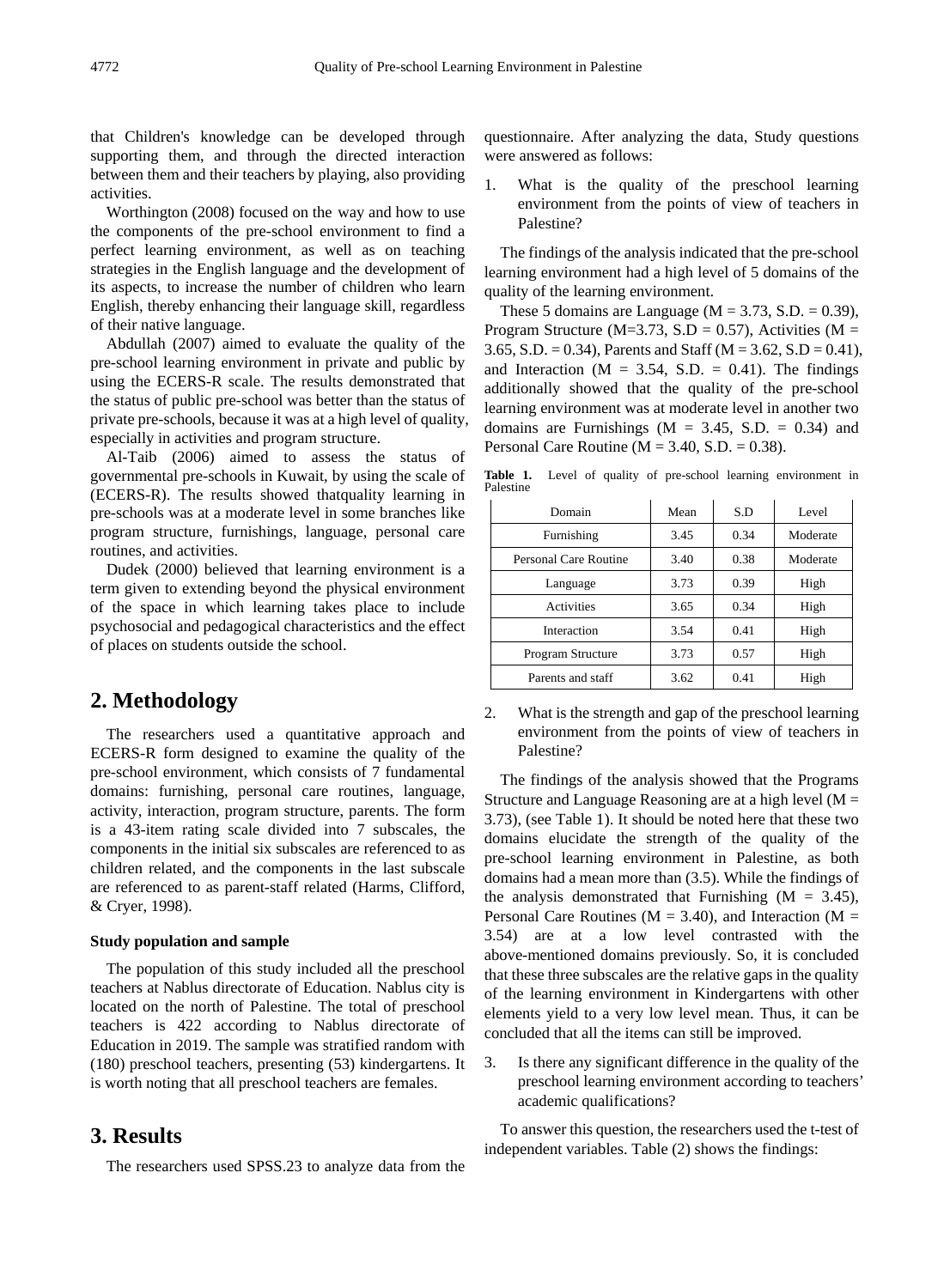| Domain                       | Educational<br>qualification | N   | Mean | S.D  | d.f   | t-value  | Sig.     |
|------------------------------|------------------------------|-----|------|------|-------|----------|----------|
| Space and Furnishing         | Diploma                      | 118 | 3.41 | 0.33 |       | 1.896    | 0.060    |
|                              | B.A                          | 62  | 3.51 | 0.35 |       |          |          |
| <b>Personal Care Routine</b> | Diploma                      | 118 | 3.35 | 0.42 |       | 2.691    | $0.008*$ |
|                              | B.A                          | 62  | 3.51 | 0.28 |       |          |          |
| Language Reasoning           | Diploma                      | 118 | 3.68 | 0.39 |       | 2.506    | $0.013*$ |
|                              | B.A                          | 62  | 3.83 | 0.39 |       |          |          |
| Activities                   | Diploma                      | 118 | 3.55 | 0.32 | 178   | 5.618    | $0.001*$ |
|                              | B.A                          | 62  | 3.83 | 0.32 |       |          |          |
| Interaction                  | Diploma                      | 118 | 3.48 | 0.39 | 3.106 | $0.002*$ |          |
|                              | B.A                          | 62  | 3.67 | 0.41 |       |          |          |
| Program Structure            | Diploma                      | 118 | 3.76 | 0.58 |       | 0.905    | 0.367    |
|                              | B.A                          | 62  | 3.68 | 0.55 |       |          |          |
| Parents and Staff            | Diploma                      | 118 | 3.62 | 0.41 |       | 0.119    | 0.905    |
|                              | B.A                          | 62  | 3.63 | 0.42 |       |          |          |

**Table 2.** Means, standard deviations and t-test of quality of preschool learning environment according to teachers' academic qualifications

The results in Table 2 shows that there is a significant difference in the quality of preschool learning environment according on teachers' academic qualifications in the domains of Personal Care Routine, Language, Activities, and Interaction in favor of B.A holders, while there are no significant differences in the domains of Furnishing, Program Structure, and Parents.

## **4. Discussion**

Kids spend most of their time in classrooms, so it is necessary to create effective classrooms learning environment, there are many considerations which been adopted to institutionalize a quality learning environment for preschool.

This study revealed the quality of the pre-school learning environment in Palestine. This is important for the Ministry of Education to improve the early childhood learning environment and boost kids and their families, and this will contribute to achieving positive lifelong results that will promote and improve the entire community.

The results of the first question in this study showed that the pre-school learning environment had good level on 5 domains of the quality of the learning environment, which were consistent with the results of previous studies, such as Mihăescu and Andron (2019) that showed that children's need an approach that meets overall development, and preschool is the starting point for formal education, as well as the study of Raoa et al. (2019) that revealed that childhood education is helpful for the development of children, and It must be intensified efforts to ensure that kids access to quality childhood education, as well as Karademir et al. (2017) that detected that

pre-school learning is a good quality if provided in an environment where kids can act independent, express their feeling, and have the opportunity to improve their creative lives to become autonomous.

A quality of pre-school learning environment is one of the foundations of kindergarten, where it needs support, improvement, and development. It should be noted that some elements showed the strength of the quality of learning environment, but it is not a sufficient indication to judge the quality of the educational environment in pre-school, where results of the second question in this study showed that there are the relative gaps of the quality of the learning environment in Kindergartens. Thus, it can be concluded that all the items can still be improved, which were consistent with the results of previous studies, such as Syrjämäki et al. (2017) which emphasized on the concept of interaction, and kid's participation boosted, where was the quality of learning environment was a good, especially in activities and space, as well as the study of ALdarab'h et al. (2015) that showed that the quality of government primary schools by ECERS-R scale was an excellent quality in interaction and substructure of programs, whilst the others branches of furnishings, language, personal care routine, activities, and parents weregood quality, and it revealed the significance of continuity to equip a good status educational environment in pre-schools and integrating their assessment into education reform. And an Al-Taib study (2006) that showed the quality learning in pre-schools was at a moderate level in some branches like program structure, furnishings, language, personal care routines, and activities.

Socio-physical relation that teachers create with kids around their environment is important for learning in early childhood, and preschool teachers should be well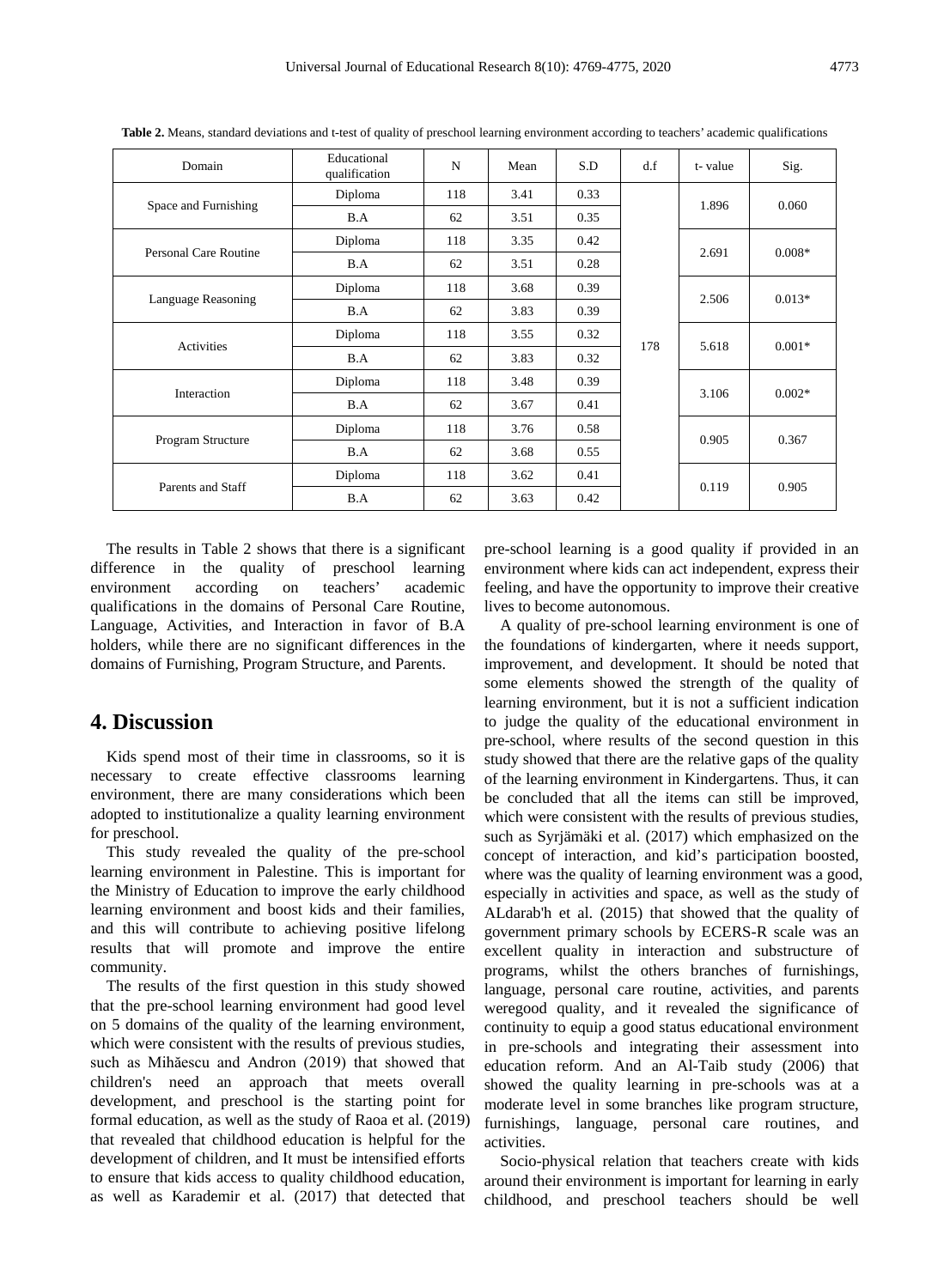preparedto meet the needs of the children. In general, the classroom form and arrangement must be organized and attractive to provide an opportunity for children to learn and interact. Where the results of the third question in this study showed that there was a significant difference in the quality of preschool learning environment according to teachers' academic qualifications in specific domains like Personal Care Routine, Language, Activities, and Interaction in favor of B.A holders, while there were no significant differences in other domains like Furnishing, Program Structure, and Parents. The results of this study were consistent with the results of previous studies such as the study of Manning et al. (2017), which revealed that there is an affirmative linkage between teacher qualification and ECERS-R questionnaire items containing: program structure and language, and the educational high level of teachers is correlated to a high-quality learning environment in early childhood. As well as the study of Pianta et al. (2016) that demonstrated that teachers with educational experiences and preparing in early childhood education will help to improve the quality. And a Bassok study (2013) detected that families prefer teachers with bachelor's degrees for their kids, so as to give their kids the best educational experiences, comparison with teachers who have a high school diploma or parallels it.

# **5. Recommendations**

This research explained the significance of continuing to provide a good quality of pre-school learning environment in Palestine. Where data analysis detected that developments in the quality of the learning environment must be based on an obvious strategy, and have to involve as follows:

- (1) Training of preschool teachers', which will help to upgrade the pedagogic and communication skills of all kindergarten teachers, thus, and prepare children for the transference from preschool to the primary.
- (2) Expand funding, because a completely-prepared physical environment gives young children a feeling of belonging, and enables them to share, also gives parents a sense of welcomed and involved.
- (3) Assist with the provision of learning materials, teacher training as a part of longer-term capacity-building for the Ministry of Education, and such efforts must include not just teachers but parents, the government and community at large.
- (4) Developplans to meet the multiple interests and needs of kids and their parents to assure their readiness for the school.

# **6. Conclusions**

To conclude, we hope to provide a comprehensive

learning environment of pre-school, we hope to guide the teachers and assist in planning and implementing the developmentally suitable activities for our children, and they should be in a safe, secure and stimulating environment, and all this can be done only if there is a complete agreement, cooperation, and support among all those who are relevant with the pre-schools learning.

## **REFERENCES**

- [1] Abdullah, M. H. (2007). *Evaluate the public and private Kindergarten in Egypt*. (Unpublished doctoral dissertation). Egypt: Aean Shams University.
- [2] ALdarab'h, I., Abo Alrub, M., Al-Mohtadi, R. (2015). What is the Reality of Preschool in Jordan?.*Journal of Education and Practice*, *6*(10).
- [3] Alkalies, B., &Natsheh, I. (2019). Science Inquiry Journey for Children through Teacher's Reflective Practices in Jerusalem (Qualitative Study). *Dirasat Journal 46*(4).
- [4] Allen, R., & Kelly, B. (2015). *Committee on the Science of Children Birth to Age 8: Deepening and Broadening the Foundation for Success; Board on Children, Youth, and Families; Institute of Medicine; National Research Council.* Washington (DC): National Academies Press (US).
- [5] Al-Taib, E. J. (2006). The status of the government kindergarten in Kuwait. *Studies Journal*, 7 (4), 243-255.
- [6] Anning, A., Joy, C., & Marilyn, F. (2004). *Early childhood education, society, and culture*. London: Sage Publications.
- [7] Bassok, D., Fitzpatrick, M., Loeb, S., &Paglayan, A. S. (2013). The early childhood care and education workforce from 1990 through 2010: Changing dynamics and persistent concerns. *Education*, *8*(4), 581-601.
- [8] Bates, A.W. (2019). *Teaching in a Digital Age – Second Edition*. Vancouver, B.C.: Tony Bates Associates Ltd. Retrieved from [https://pressbooks.bccampus.ca/teac.](https://pressbooks.bccampus.ca/teac)
- [9] Blake, E., & Howitt, C. (2012). *Science in early learning centers: satisfying curiosity, guided play or lost opportunities? In K. Tan & M. Kim (Eds.), Issues and challenges in science education research.* Dordrecht: Springer.
- [10] Bronson, M.B. (2000). *Self-regulation in early childhood: Nature and nurture.* New York, NY: The Guilford Press.
- [11] Broström, S., & Wagner, J. T. (2003). Transitions in context: Models, practicalities and problems. In S. Broström& J. T. Wagner (Eds.), Early childhood education in five Nordic countries: Perspectives on the transition from preschool to school (pp. 27–36). Arhus: Systime Academic.
- [12] Dudek, M. (2000). *The architecture of schools: The new learning environments. London: Architectural Press. Evidence for Policy and Practice Information and Co-ordinating Centre EPPI-Centre. EPPI-Center methods for conducting systematic reviews.* London: EPPI-Centre, Social Science Research Unit, Institute of Education, University of London.